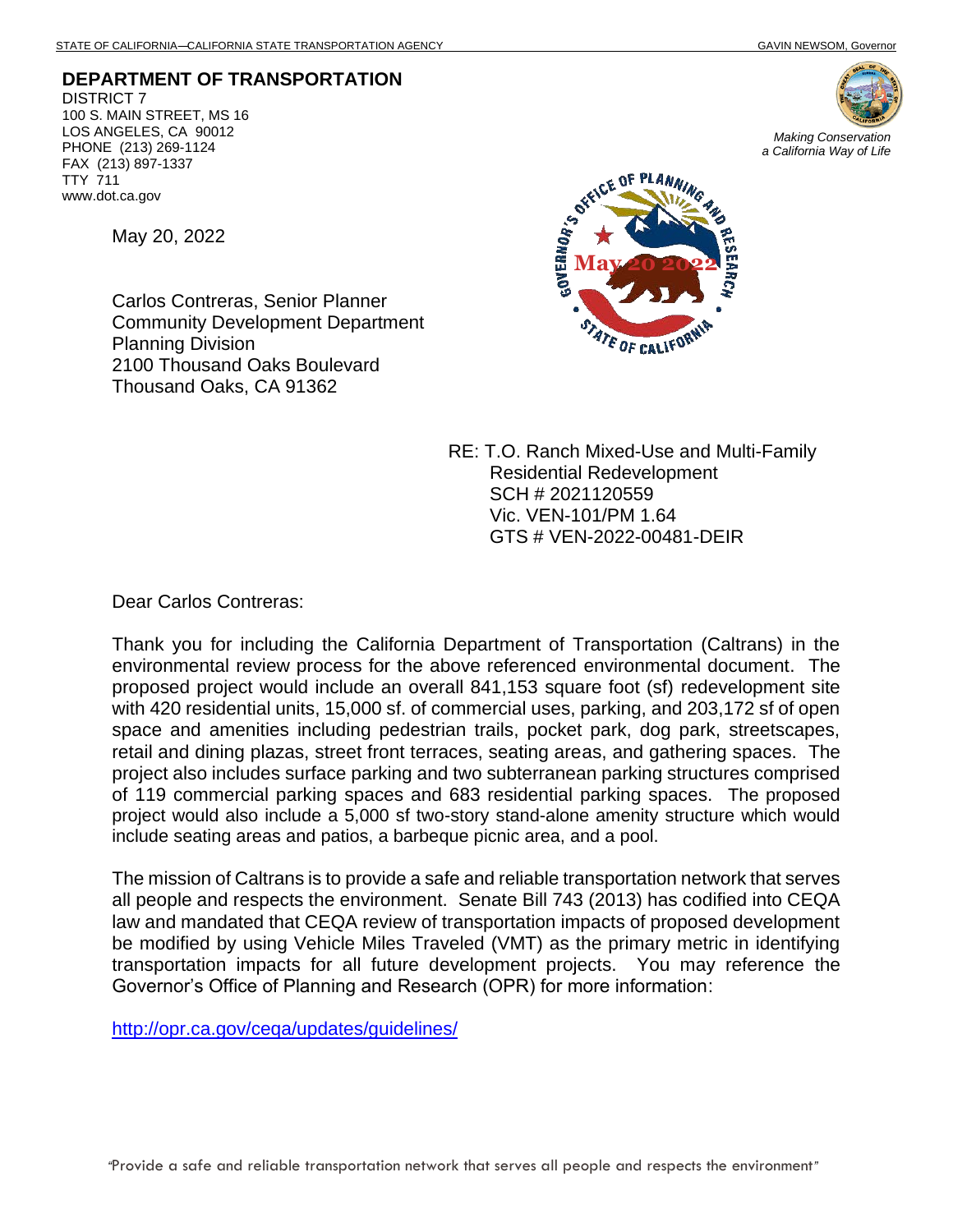Carlos Contreras, Senior Planner May 20, 2022 Page 2 of 3

As a reminder, VMT is the standard transportation analysis metric in CEQA for land use projects after July 1, 2020, which is the statewide implementation date.

Caltrans is aware of challenges that the region faces in identifying viable solutions to alleviating congestion on State and Local facilities. With limited room to expand vehicular capacity, all future developments should incorporate multi-modal and complete streets transportation elements that will actively promote alternatives to car use and better manage existing parking assets. Prioritizing and allocating space to efficient modes of travel such as bicycling and public transit can allow streets to transport more people in a fixed amount of right-of-way.

Caltrans supports the implementation of complete streets and pedestrian safety measures such as road diets and other traffic calming measures. Please note the Federal Highway Administration (FHWA) recognizes the road diet treatment as a proven safety countermeasure, and the cost of a road diet can be significantly reduced if implemented in tandem with routine street resurfacing. Overall, the environmental report should ensure all modes are served well by planning and development activities. This includes reducing single occupancy vehicle trips, ensuring safety, reducing vehicle miles traveled, supporting accessibility, and reducing greenhouse gas emissions.

## **VMT**

The project TAZ's daily residential VMT per capita (10.87) is 29% below the citywide average (15.31). Based on the thresholds of significance, the proposed project would not result in a significant transportation impact. Given the above finding of less than significant Project VMT impact, the identification of mitigation measures is not required at this time. However, a post-development VMT analysis with all mitigation measures should be prepared for monitoring purpose and for future project thresholds in the area. Additional mitigation measure should be considered and implemented when the postdevelopment VMT analysis discloses any traffic significant impact.

## **Pedestrian and Bicycle**

The proposed project would cluster development to promote walking; integrate a pedestrian-friendly public realm where residents have access to commercial services and open space within biking and walking distance; and, support walking and/or biking to nearby medical services and an existing jobs center. Additionally, the proposed project would be located within a half-mile of an LADOT Transit Commuter Express Route 422 bus stop, which would promote the use of public transit to access Central Los Angeles, Hollywood, San Fernando Valley, and Agoura Hills.

The proposed project would provide direct access to the Los Robles trailhead, which connects to the Los Robles Trail and Open Space system. The Los Robles Trail and Open Space system is a ridgeline trail system that provides approximately 25 miles of